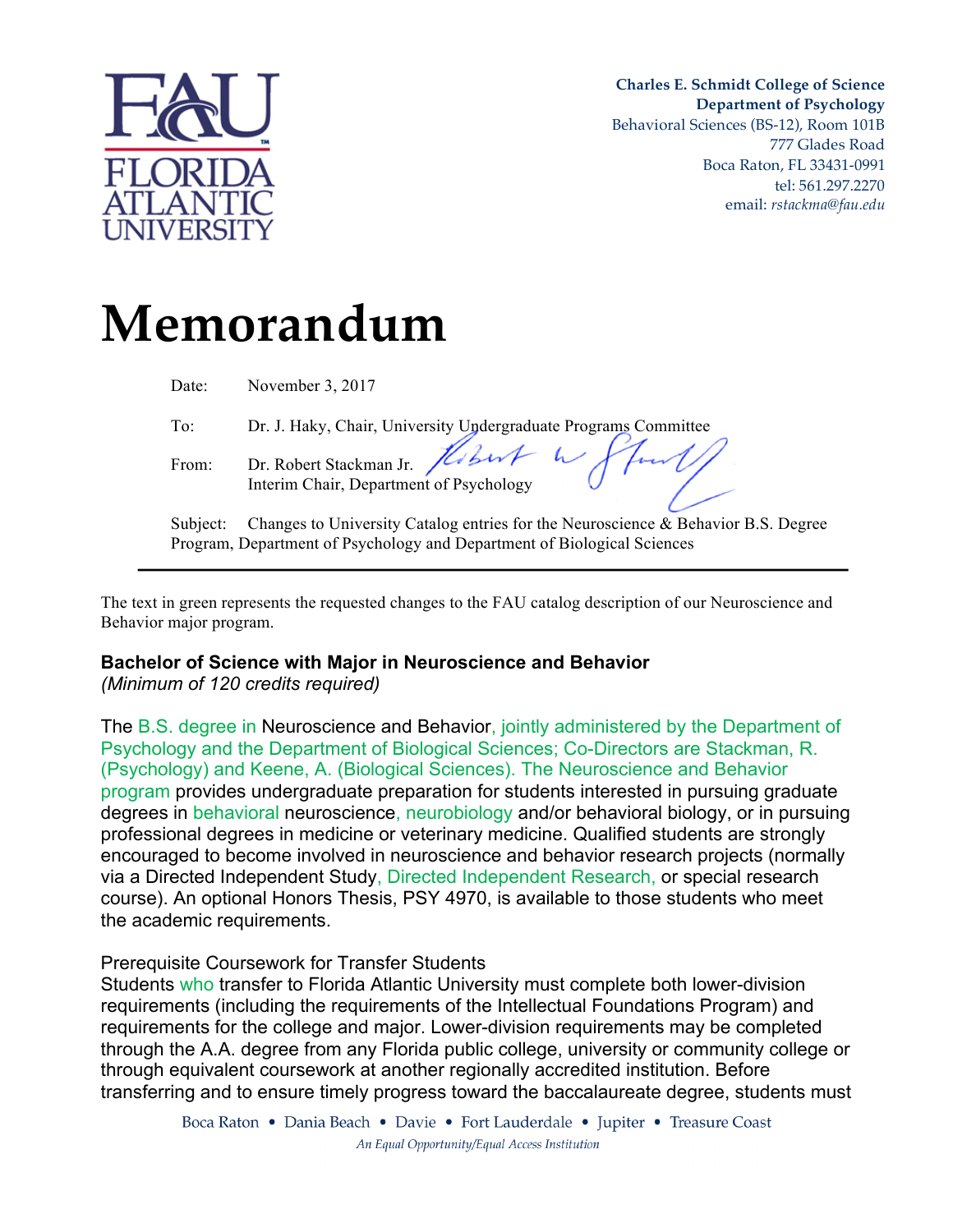also complete the prerequisite courses for their major as outlined in the *Transfer Student Manual*.

All courses not approved by the Florida Statewide Course Numbering System that will be used to satisfy requirements will be evaluated individually on the basis of content and will require a catalog course description and a copy of the syllabus for assessment.

## $Top$

In addition to the University and College requirements, students are expected to complete all of the following courses. A minimum of 24 of the upper-division credits in the B.S. Neuroscience and Behavior program must be taken at Florida Atlantic University.

#### Core Requirements

| <b>Biochemistry 1</b>                                                             | <b>BCH 3033</b>                             | $\overline{3}$          |
|-----------------------------------------------------------------------------------|---------------------------------------------|-------------------------|
| <b>Biological Principles</b>                                                      | <b>BSC 1010</b>                             | $\overline{3}$          |
| <b>Biological Principles Lab</b>                                                  | <b>BSC 1010L</b>                            | 1                       |
| <b>Biodiversity</b>                                                               | <b>BSC 1011</b>                             | 3                       |
| <b>Biodiversity Lab</b>                                                           | <b>BSC 1011L</b>                            | 1                       |
| <b>Comparative Animal Behavior</b>                                                | <b>CBH 4024</b>                             | $\overline{3}$          |
| <b>General Chemistry 1</b>                                                        | <b>CHM 2045</b>                             | $\overline{3}$          |
| <b>General Chemistry 1 Lab</b>                                                    | <b>CHM 2045L</b>                            | $\overline{1}$          |
| <b>General Chemistry 2</b>                                                        | <b>CHM 2046</b>                             | $\overline{3}$          |
| <b>General Chemistry 2 Lab</b>                                                    | <b>CHM 2046L</b>                            | 1                       |
| Organic Chemistry 1                                                               | <b>CHM 2210</b>                             | $\overline{3}$          |
| <b>Organic Chemistry 2</b>                                                        | <b>CHM 2211</b>                             | $\overline{\mathbf{3}}$ |
| <b>Organic Chemistry Lab</b>                                                      | <b>CHM 2211L</b>                            | $\overline{2}$          |
| Math through Calculus                                                             | MAC 2233, 2281, 2282,<br>2311, 2312 or 2313 | $\overline{3}$          |
| Genetics                                                                          | PCB 3063                                    | 4                       |
| General Physics 1 <mark>and 2*</mark> or<br>College Physics 1 <mark>and 2*</mark> | PHY 2048 or<br>PHY 2053                     | 4                       |
| <b>Biological Bases of Behavior 1</b>                                             | <b>PSB 3002</b>                             | $\overline{3}$          |
| <b>General Psychology</b>                                                         | <b>PSY 1012</b>                             | $\overline{3}$          |
| Research Methods in Psychology                                                    | <b>PSY 3213</b>                             | 3                       |
| <b>Experimental Design and Statistical</b><br>Inference                           | <b>PSY 3234</b>                             | $\overline{3}$          |
| Intermediate Statistics Lab                                                       | <b>STA 3163L</b>                            | $\overline{1}$          |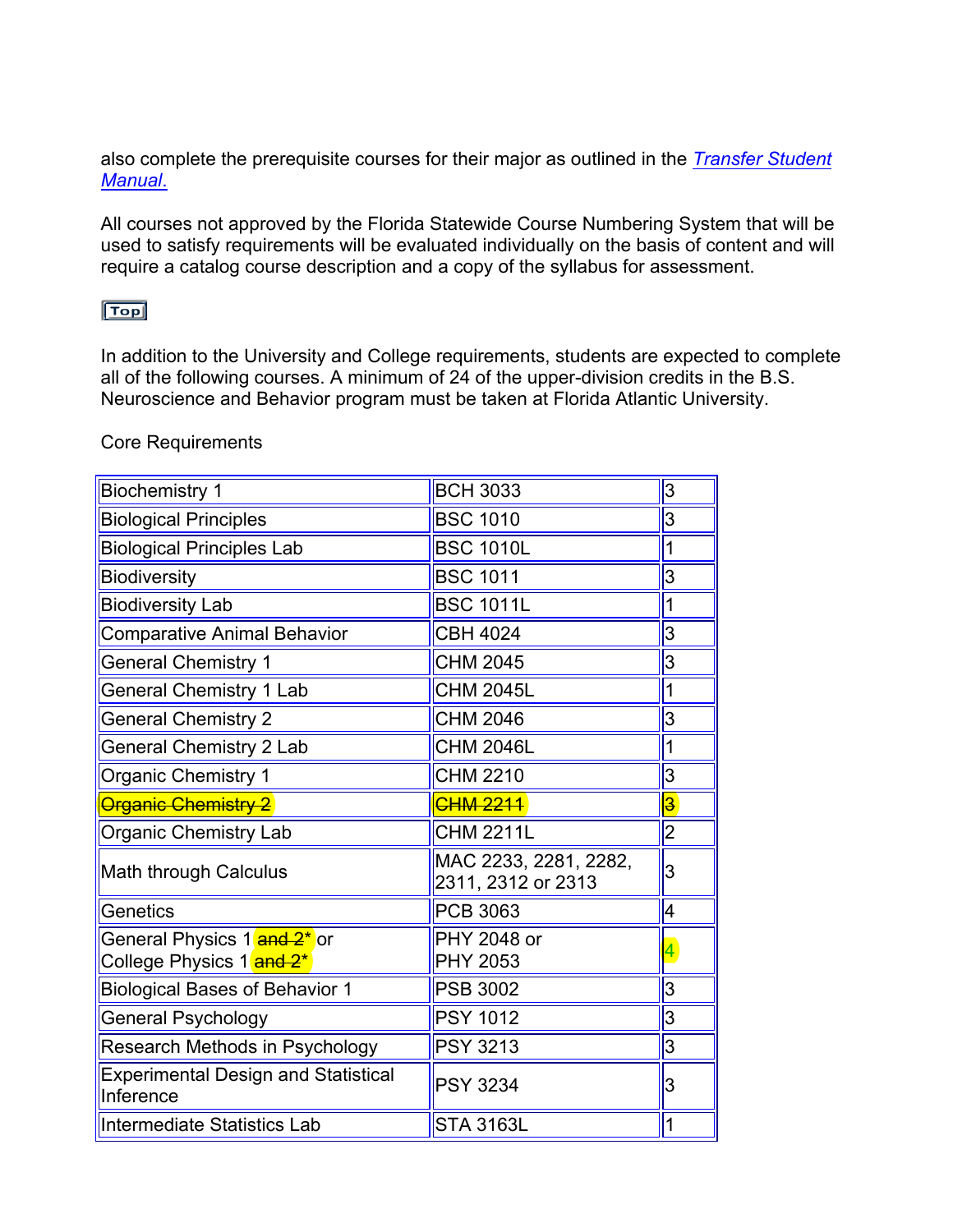\* This degree program does not require that students take Physics lab courses. However, students considering medical school should take the lab sequences. The Physics Department may require labs as co-requisites for lecture courses.

#### Elective Requirements

Students are expected to complete a minimum of 12 credits of elective courses. Students are free to choose their elective courses from those listed below. Special Topics laboratory courses with the words "Research in (neuroscience-related topic)" or "Laboratory in (neuroscience-related topic)" can be substituted for one elective course, with permission of the program coordinator.

| <b>Behavioral Neuroscience</b>           |                  |   |  |
|------------------------------------------|------------------|---|--|
| Cognition                                | <b>EXP 3505</b>  | 3 |  |
| <b>Auditory Perception</b>               | <b>EXP 4120</b>  | 3 |  |
| <b>Human Perception</b>                  | <b>EXP 4204</b>  | 3 |  |
| <b>Practical Cell Neuroscience</b>       | <b>PCB 4843C</b> | 3 |  |
| <b>Comparative Animal Physiology</b>     | <b>PCB 4723</b>  | 3 |  |
| <b>Comparative Animal Physiology Lab</b> | <b>PCB 4723L</b> |   |  |
| Laboratory in Psychobiology              | <b>PSB 4004L</b> | 3 |  |
| <b>Biological Bases of Behavior II</b>   | <b>PSB 4006</b>  | 3 |  |
| Neuropsychology                          | <b>PSB 4240</b>  | 3 |  |
| Human Psychophysiology                   | PSB 4323         | 3 |  |
| Psychopharmacology                       | <b>PSB 4444</b>  | 3 |  |
| Developmental Psychobiology              | <b>PSB 4504</b>  | 3 |  |
| Neurobiology of Learning and Memory      | <b>PSB 4810</b>  | 3 |  |
| Biopsychology of Language                | <b>PSB 4833</b>  | 3 |  |
| <b>Special Topics</b>                    | <b>PSY 4930</b>  | 3 |  |
| Developmental Neurobiology               | <b>PSB 6515</b>  | 3 |  |
| <b>Principles of Human Neuroanatomy</b>  | ZOO 4742         | 3 |  |

| <b>Cellular/Molecular Neuroscience</b> |                  |  |  |
|----------------------------------------|------------------|--|--|
| Cellular Neuroscience and Disease      | <b>PCB 4842</b>  |  |  |
| <b>Practical Cell Neuroscience</b>     | $PCB$ 4843C      |  |  |
| Human Morphology and Function 1        | <b>PCB 3703</b>  |  |  |
| Human Morphology and Function 1 Lab    | <b>PCB 3703L</b> |  |  |
| Human Morphology and Function 2        | <b>PCB 3704</b>  |  |  |
| Human Morphology and Function 2 Lab    | <b>PCB 3704L</b> |  |  |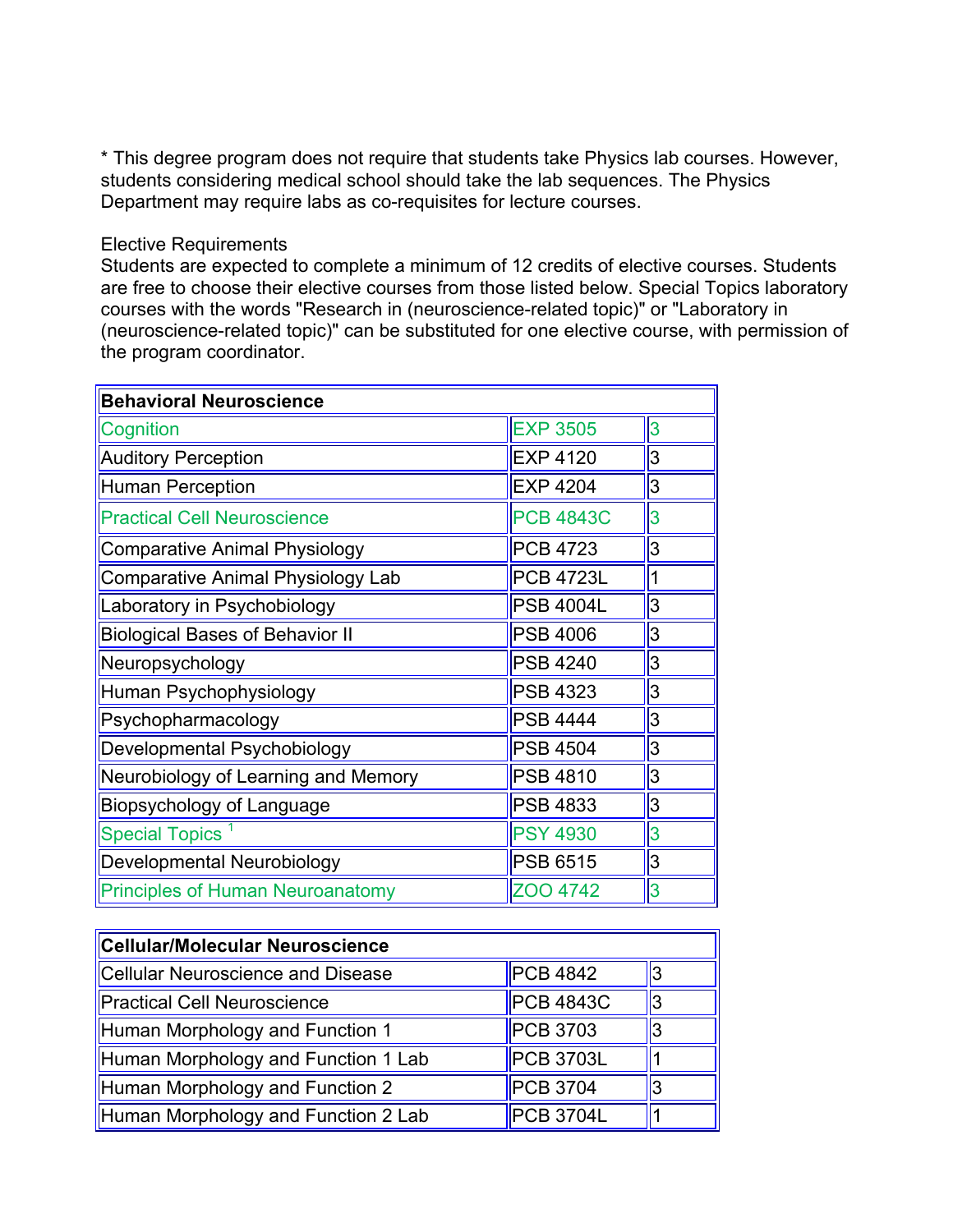| Cell Biology                        | <b>PCB 3023</b>  | 13 |
|-------------------------------------|------------------|----|
| Comparative Animal Physiology       | $PCB$ 4723       | 13 |
| Comparative Animal Physiology Lab   | <b>PCB 4723L</b> |    |
| Neurobiology of Learning and Memory | <b>PSB 4810</b>  | l3 |
| <b>Special Topics</b>               | <b>PSY 4930</b>  |    |
| Organic Chemistry 2                 | CHM 2211         |    |
| <b>Organic Chemistry Lab</b>        | <b>CHM 2211L</b> |    |
| <b>General Physics 2</b>            | <b>PHY 2049</b>  |    |
| Biochemistry                        | <b>BCH 3033</b>  |    |

| <b>Ethology/Comparative Psychology</b>          |                  |                |
|-------------------------------------------------|------------------|----------------|
| Psychology of Motivation                        | <b>EXP 4304</b>  | $\overline{3}$ |
| Marine Biology                                  | <b>OCB 4043</b>  | 2              |
| Marine Biology Field Studies and Lab            | <b>OCB 4043L</b> | $\overline{2}$ |
| Principles of Ecology                           | <b>PCB 4043</b>  | $\overline{3}$ |
| Evolution                                       | <b>PCB 3674</b>  | $\overline{3}$ |
| <b>Comparative Animal Physiology</b>            | <b>PCB 4723</b>  | 3              |
| <b>Comparative Animal Physiology Lab</b>        | <b>PCB 4723L</b> |                |
| Laboratory in Psychobiology                     | <b>PSB 4004L</b> | $\overline{3}$ |
| Developmental Psychobiology                     | <b>PSB 4504</b>  | $\overline{3}$ |
| Invertebrate Zoology                            | ZOO 2203         | $\overline{3}$ |
| Invertebrate Zoology Lab                        | ZOO 2203L        | $\overline{2}$ |
| <b>Functional Biology of Marine Animals</b>     | ZOO 4402         | 3              |
| <b>Functional Biology of Marine Animals Lab</b> | ZOO 4402L        | 1              |
| Ornithology                                     | ZOO 4472         | 2              |
| Ornithology Lab                                 | ZOO 4472L        | 2              |
| Comparative Vertebrate Morphogenesis            | ZOO 4690         | 3              |
| Comparative Vertebrate Morphogenesis Lab        | ZOO 4690L        | 2              |

 $1$  Applies to Special Topics in Psychology courses that are relevant to the neurosciences. Interested students should confirm with the B.S. degree program Co-Directors.

| <i>Approved by:</i><br>Department/Program Chair: | Ribert W Start Bob Stackman | Digitally signed by T                | Date: |
|--------------------------------------------------|-----------------------------|--------------------------------------|-------|
|                                                  |                             | Date: 2017.11.03<br>11:49:57 -04'00' |       |